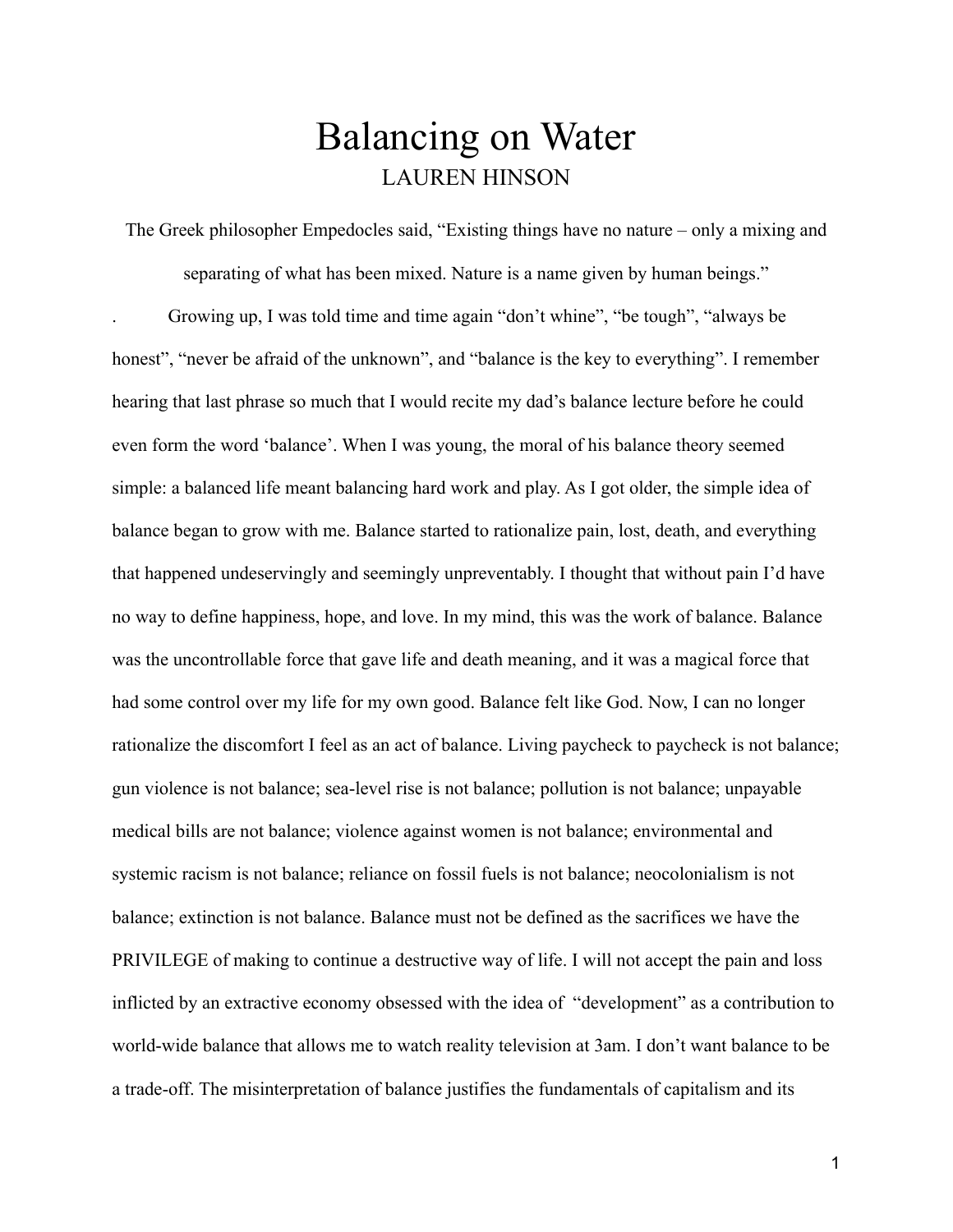impacts on the world. Balance cannot continue to be defined as a game of tug and war with the few strongest people on one side and the weaker majority on the other. Someone has to fall, and when that happens, not even this "balance" will remain.

My dad still lectures me about balance in our cozy home that is about 500 feet away from the shore of the crystal coast. He says balance is seeing all sides, and he mainly uses it now when we talk about politics. He rationalizes climate change and fossil fuel use with balance. I know balance is not this- in fact, it is so much more encompassing, extending beyond just human interactions. Humans are not the exception of balance, balance cannot just reside in human society. Balance reaches further than the rationalization of coastal habitat destruction for an economic boost. Balance reaches to the beach we call home, the water, the animals, the plants, and every small creature in between.

I grew up with the ocean. The ocean began to feel more like a close relative as I grew older; I loved it, I feared it, and I respected the hell out of it. The love I have for the water is why I cry for coral. When I cry for coral, I'm saying sorry, and not just to the coral but to the sponges, loggerheads, blue tang, manta rays, humpback whales, sea lions, sea anemones, albatrosses, and to every single creature on earth. We are all intrinsically connected to the impacts that coral bleaching, overfishing, infrastructure, pollution, fossil fuel extraction, and ocean acidification have on the ocean. Oceans do some much for Earth and all living organisms:

- The ocean produces over half of the world's oxygen and stores 50 times more carbon dioxide than our atmosphere (National Ocean Services, (n.d.)).
- The ocean regulates the climate and weather patterns by transferring heat from the equator to the poles, literally balancing our climate (National Ocean Services, (n.d.)).

2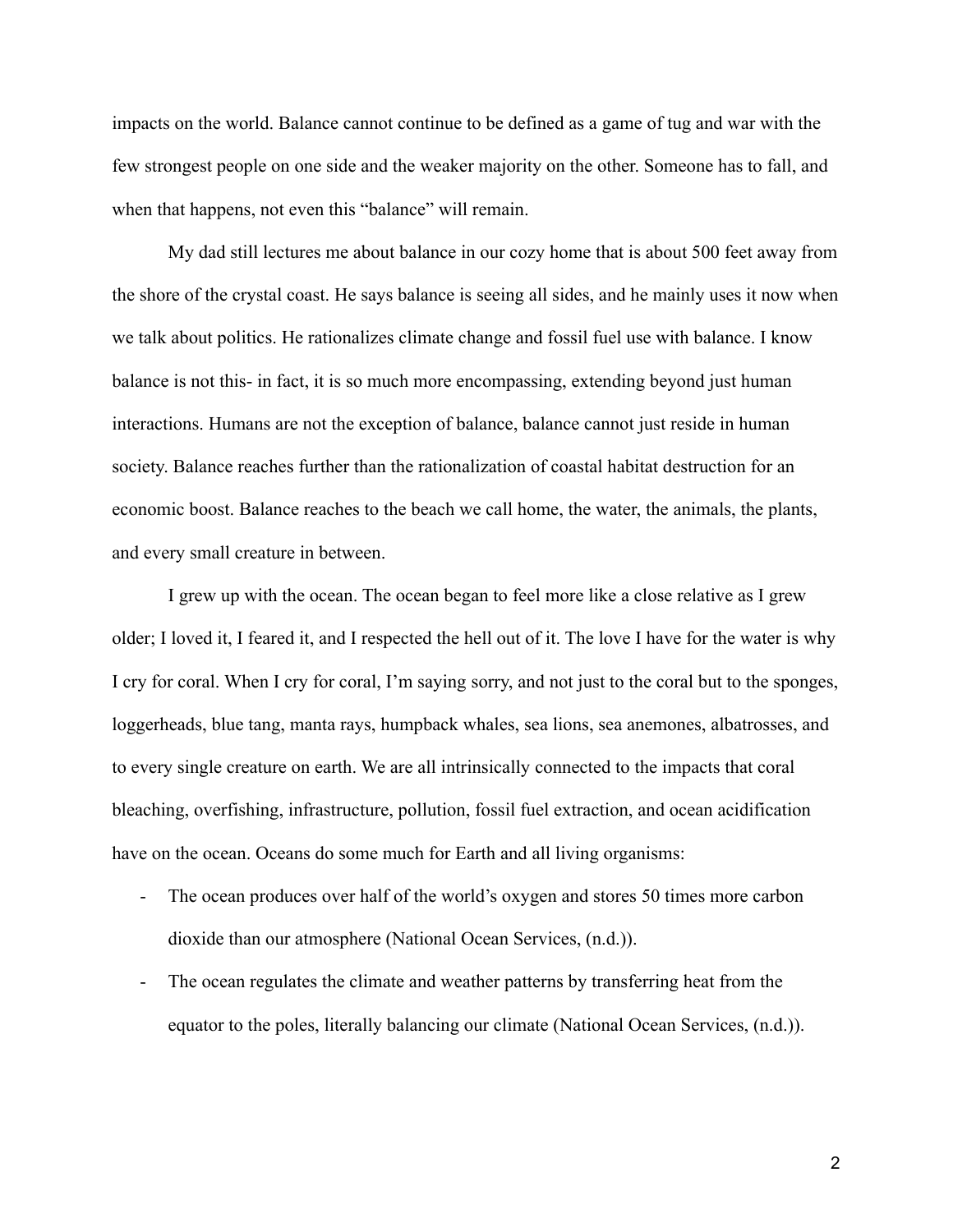- The ocean is a very important part of the water cycle. The ocean contributes to wind, thunderstorms, hurricanes, and rain. They help to produce the monsoon rains that millions of people rely on.
- The ocean hosts 80% of the Earth's biodiversity and provides fish as the primary protein source for 3 billion people in the world (*7 reasons why we need to act now to #SaveOurOcean.* (n.d.)) (Sustainable Seafood, (n.d.)).
- Coral reefs, mangroves, sea grass, and sand dunes are essential barriers to hurricanes and other weather events (*7 reasons why we need to act now to #SaveOurOcean.* (n.d.)).
- Many medications rely on the ocean and its biodiversity; Ingredients that fight cancer, arthritis, Alzheimer's disease, and heart disease all come from the ocean (*7 reasons why we need to act now to #SaveOurOcean.* (n.d.)).
- The ocean is an essential form of transportation, recreation, and provides many people with jobs.
- The ocean also influences well-being, reduces anxiety and contributes to a positive mental health (*7 reasons why we need to act now to #SaveOurOcean.* (n.d.)).
- The ocean is BEAUTIFUL AND DESERVING OF LIFE!

The benefits of the ocean are just one part of the puzzle. We are also connected to any harm inflicted on the ocean and the effects of the inflicted harm. One issue I'm particularly passionate about concerning the ocean is coral bleaching. Coral reefs are one of the most threatened ecosystems on Earth. 75 percent of global reefs were under bleaching-level heat stress and 30 percent suffered mortality level stress from 2014-2017 in the third global bleaching event (NOAA, n.d.). If we continue with business as usual, the Great Barrier reef will rapidly decline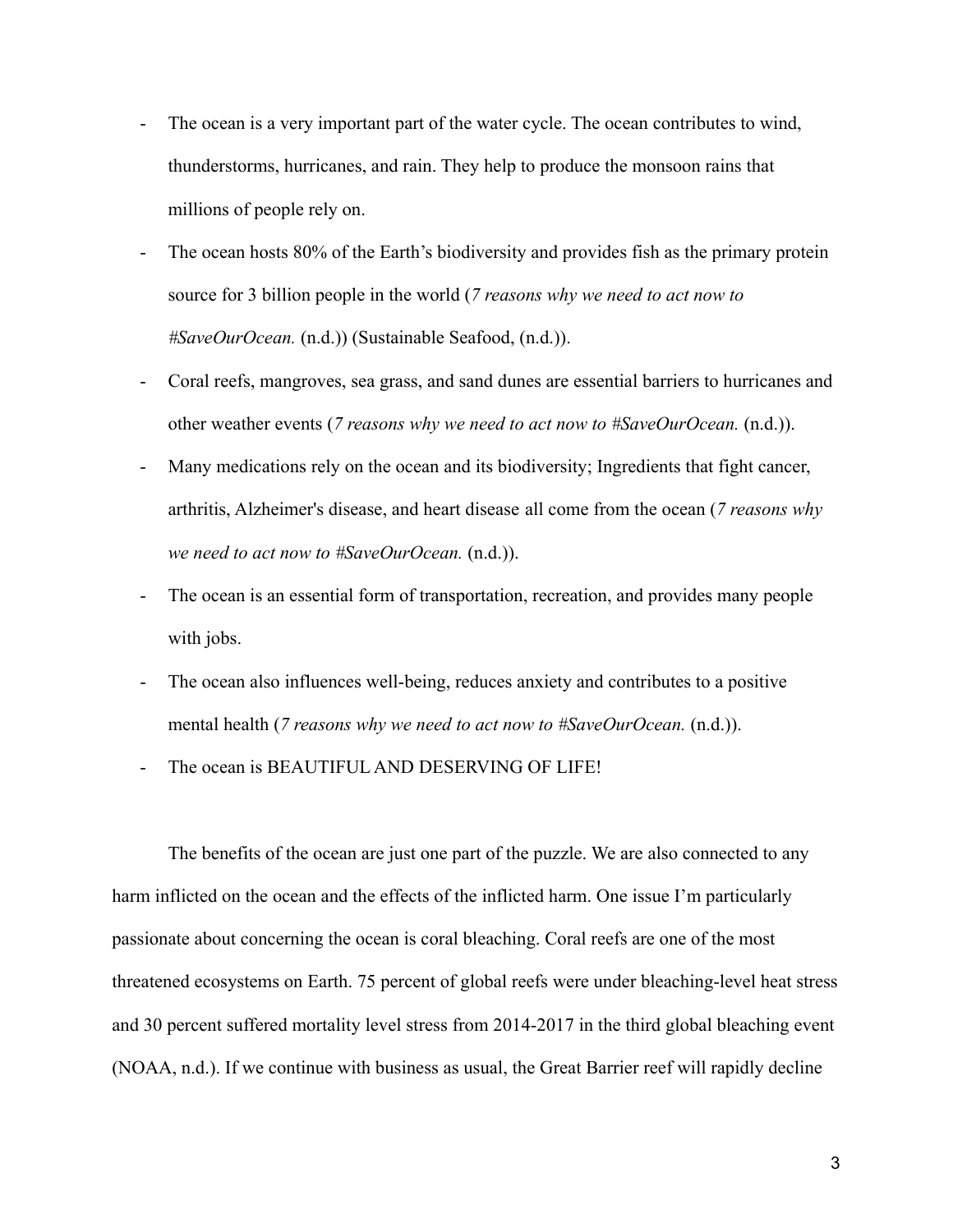to only 3% coral cover by the year 2050 (Wolff, 2018). Anthropogenic related emissions from the burning of fossil fuels, the production of industrial products, raising livestock, fertilizing crops, and deforestation have all contributed to coral bleaching. As greenhouse gas emissions continue to impact the climate, mass coral bleaching events and infectious disease outbreaks will become extremely common. Additionally, when the ocean absorbs unnatural amounts of carbon dioxide, ocean acidification occurs, which decreases pH levels in the ocean causing a reduction in calcification rates in reef-building and reef-associated organisms.

At first glance, coral may look like rocks. However, up close they are a living skin of tentacled polyps. Each polyp is anchored at its base by a calcium carbonate skeleton, sitting over skeletons of generations of polyps-past. By limiting balance to only humans, we are ignoring not only the sentience of other plants and animals, but disconnecting and destroying past, present, and future generations of life. Coral and algae have a symbiotic relationship: the algae uses sunlight to make sugar for the coral in exchange for carbon for photosynthesis and some nitrogen from the coral host. Corals bleach when heat stress disrupts their relationship with symbiotic algae, rejecting its colorful algae. "Bleaching can kill a coral, starving it to death, unless conditions normalize and the algae return." Relationships are not just important for the exchange of goods and services, but for the health of the entire system. To mend the relationship between coral and algae, we have to look critically at our own relationship with ourselves, each other, and the environment (McDermott, 2020).

I still feel at peace in the water. By sinking to the bottom and closing my eyes, I can feel myself drift anyway from the catastrophic anthropocene and into existence within every existence outside of myself. My identity becomes defined by the connections I feel with

4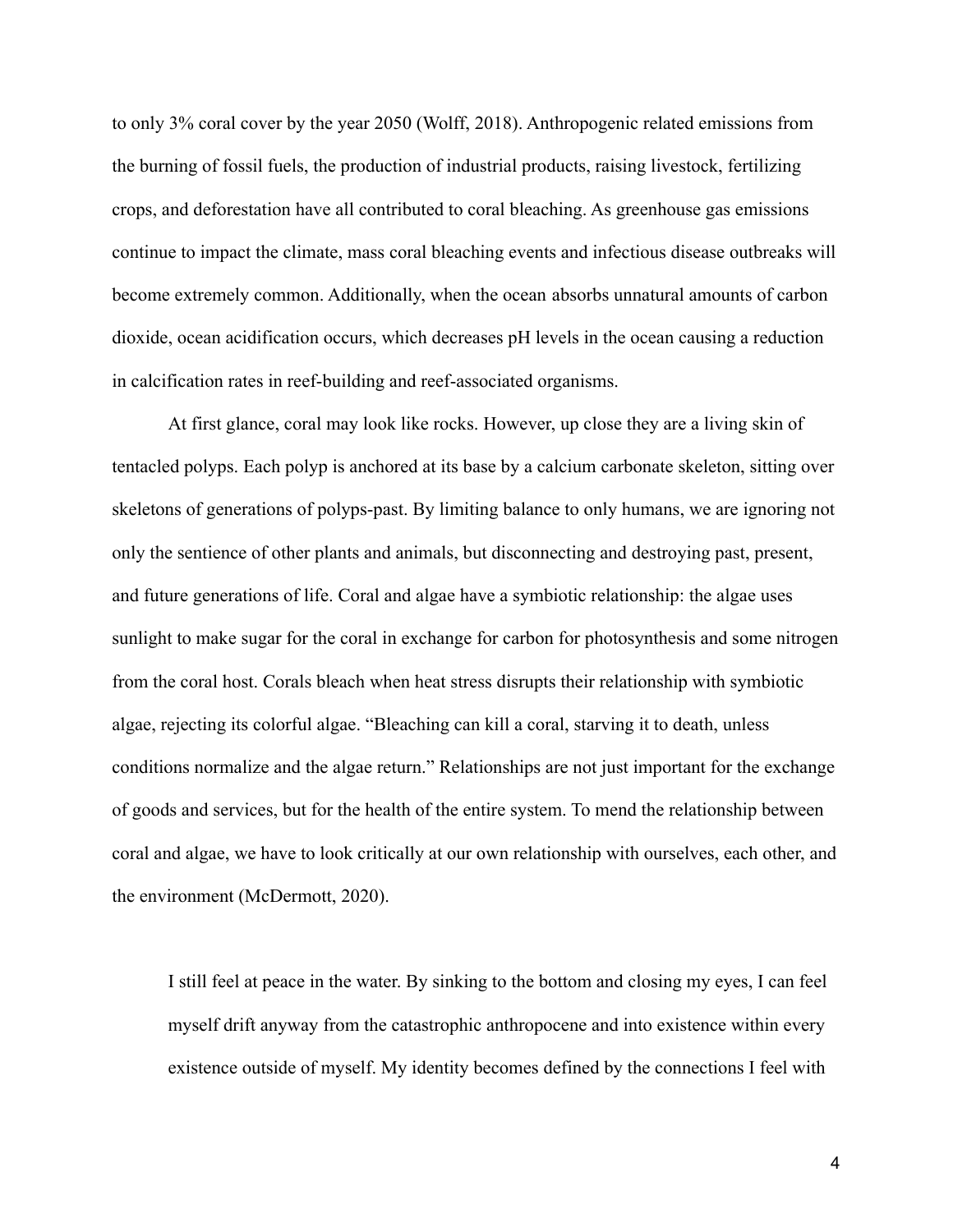everything around me. In the water I feel the fragile yet resilient balance between everything.

In many cultures, water is more than just a carbon sink or money faucet. Rather, water symbolizes rebirth, purification, clarity, and life. The chant of the Standing Rock Sioux, *Mni Wiconi*, "water is life", speaks to the complexity and interconnection of water into our lives. The access to water is life in the literal sense of its necessity to the functions of the human body but also because of its interconnections with social and environmental liberation. The Dakota Access Pipeline is an example of complete disrespect for people, the environment, and the water itself. The Missouri river holds water, knowledge, and meaning for many people, plants, and animals. In *This Changes Everything: Capitalism vs. the Climate,* Naomi Klein says, "The planet's largest and most dangerous unexploded carbon bombs lie beneath lands and waters to which Indigenous peoples have legitimate legal claims" (Klein, N. 2014). The liberation, respect, equity, and love that needs to be restored to Indigenous peoples is connected to the liberation, respect, and love of water. Creating meaningful relationships with people, especially Indigenous people, will work against the environmental and societal imbalance we now face. Recognizing, respecting, and listening to other forms of knowledge, such as indigenious knowledge, provides a pathway for the realization of connection between people and the environment. This is why social issues intersect with the imbalance we currently face, and we are essential in the restoration of balance.

Living in an imbalanced society makes it impossible for me to feel wholeness with the world around me. Western society has been in denial of our connections to the ecosystems that we have taken from, and this fact has caused the imbalance I feel. Every living thing thrives through a balance in the relationships between species, ecosystems, resources, and evolution. In

5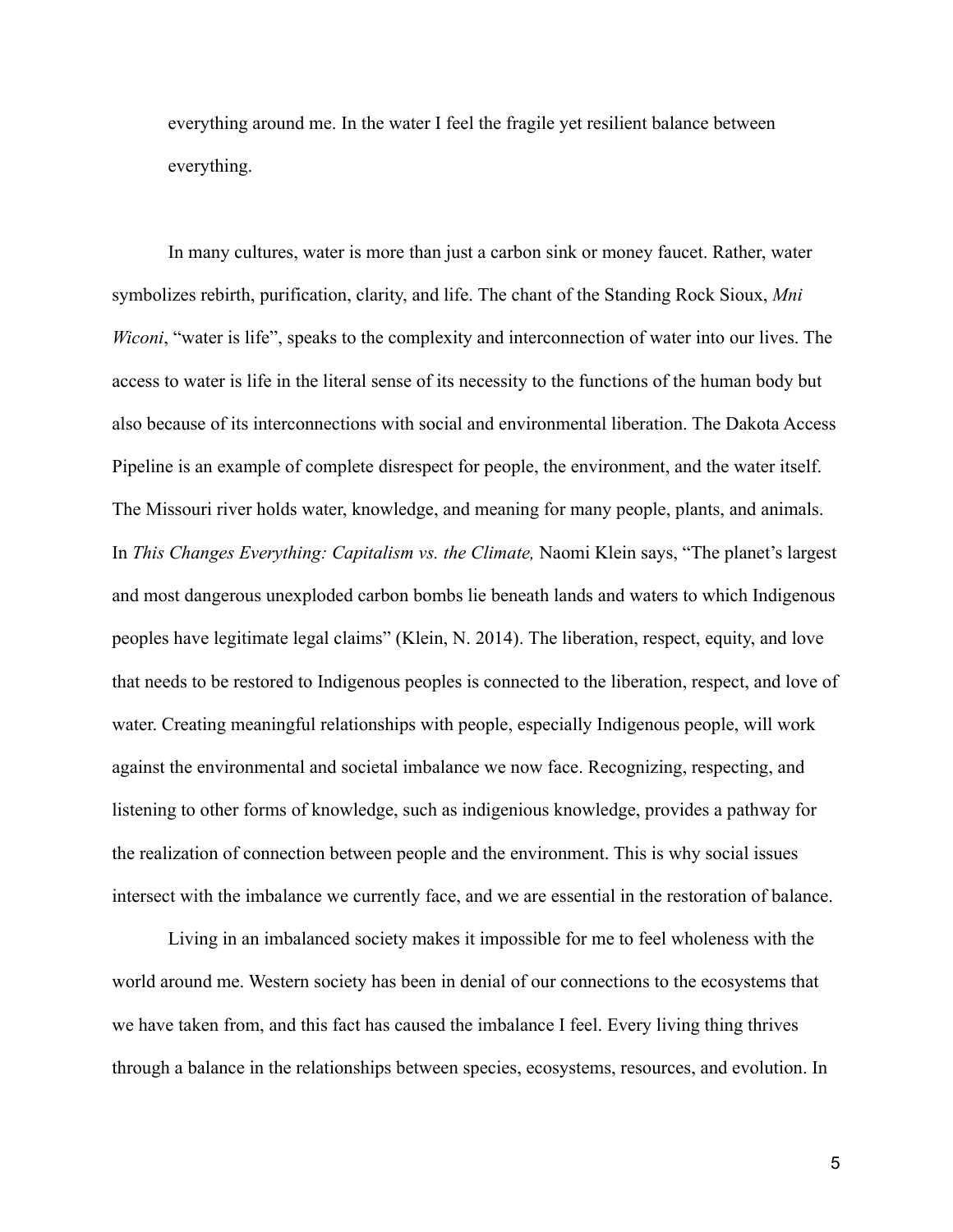a delusional act of progress, some humans have inched further away from the connections that hold meaning, respect, and balance. Capitalism has normalized the disconnection between humans and the rest of the world, redefining this disconnection as what seems like a human-centered balance. In reality, capitalism doesn't prioritize human life, but money. With this understanding of capitalism, human-centered balance is not human-centered at all- it is a money-centered balance. Money-centered balance levels its scales by making crucial sacrifices from our existence.

Money-centered balance casually takes without giving back, as if the earth is a limitless slab of resources existing only for human benefit. Money-centered balance has been sneaky, slowly obtaining the acceptance of the masses, to create a false sense of comfort. Fortunately, the climate crisis has brought to light the true discomfort and imbalance caused by capitalism. Restoring balance will not be easy, but it is essential, and the first step is to restore relationships. Respect and honor the relationships you rely on, find love and fight in them. No one can do this alone and no one should have to. Relationships are powerful, replenishing, and soul-centered.

I cannot cry for the coral anymore.

Crying is just the beginning,

An acknowledgement.

A handshake.

A hug.

Respecting coral is listening.

Honoring coral is admitting you were wrong.

Falling in love with coral is discovering your connections.

Loving coral is reframing your existence to center the relationship you have with coral.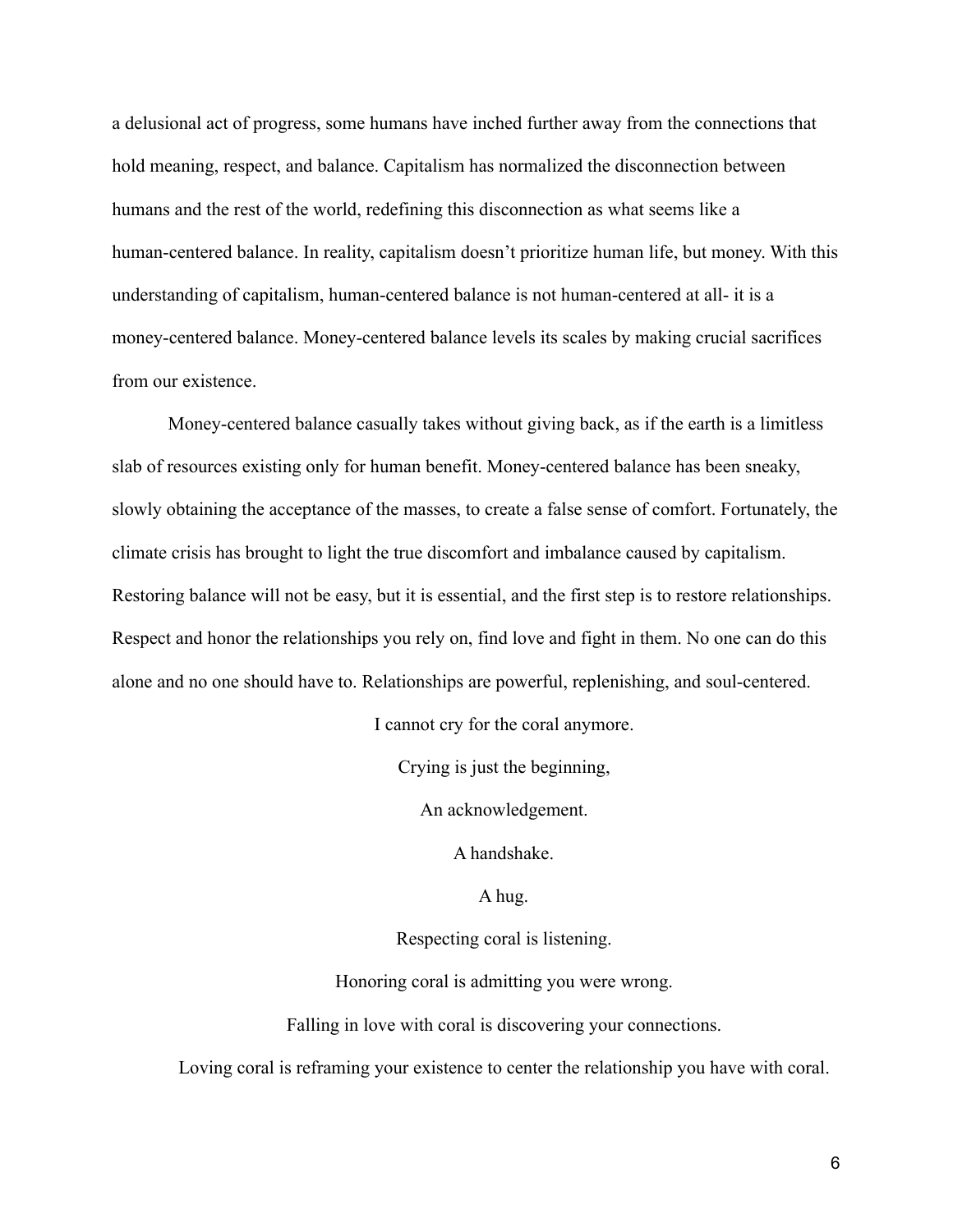Finding meaning in our reliance on each other broadens our existence to include all the amazing and overlooked things around us. Symbiotic relationships foster mutual-aid, respect, and love. Restoring our relationships with the whole environment is essential. Our relationships with people, animals, plants, and ecosystems interconnect and cannot thrive without the respect, recognition, and love that's been absent for so long in the workings of capitalism. Water is the connector of all life and it acknowledges the fluid-like mixing and transparency of all living things that come with meaning and balance, and is defined by relationships- not money.